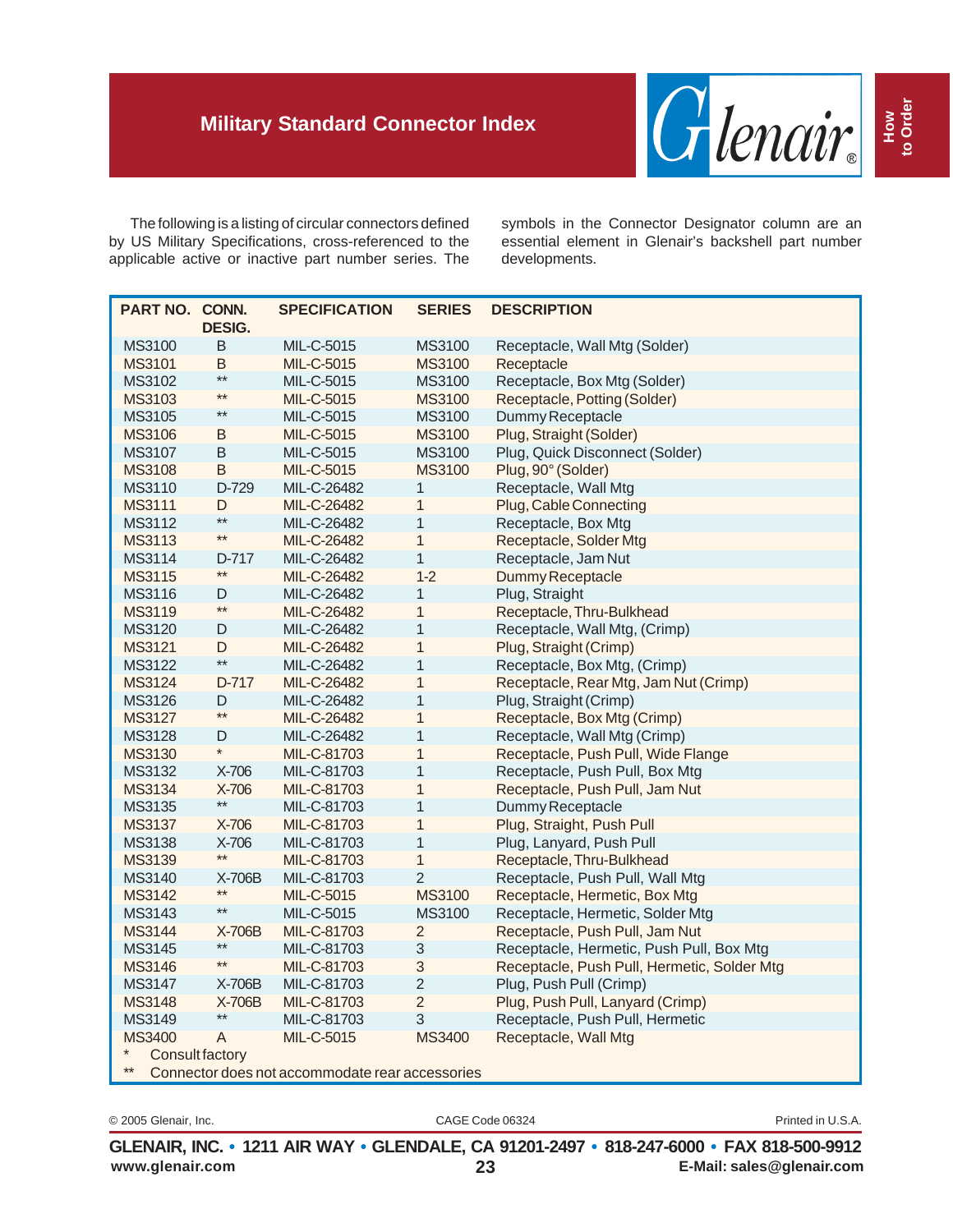

| <b>PART NO.</b>        | CONN.<br><b>DESIG.</b> | <b>SPECIFICATION</b> | <b>SERIES</b>  | <b>DESCRIPTION</b>                              |
|------------------------|------------------------|----------------------|----------------|-------------------------------------------------|
| MS3401                 | Α                      | MIL-C-5015           | MS3400         | Receptacle, Cable Connecting                    |
| MS3402                 | $**$                   | MIL-C-5015           | <b>MS3400</b>  | Receptacle,, Box Mtg                            |
| MS3404                 | Α                      | MIL-C-5015           | MS3400         | Receptacle, Jam Nut                             |
| <b>MS3406</b>          | A                      | MIL-C-5015           | MS3400         | Plug                                            |
| MS3408                 | Α                      | MIL-C-5015           | MS3400         | Plug, 90°                                       |
| MS3409                 | A                      | MIL-C-5015           | MS3400         | Plug, 45°                                       |
| MS3412                 | Α                      | MIL-C-5015           | MS3400         | Receptacle, Wall Mtg                            |
| <b>MS3424</b>          | A                      | MIL-C-81703          | 3              | Receptacle, Push Pull, Wall Mtg                 |
| MS3440                 | $***$                  | MIL-C-26482          | $\mathbf 2$    | Receptacle, Narrow Flange Mtg (was M83723/9/10) |
| <b>MS3442</b>          | $***$                  | MIL-C-26482          | $\overline{2}$ | Receptacle, Wide Flange Mtg                     |
| MS3443                 | **                     | MIL-C-26482          | $\mathbf 2$    | Receptacle, Solder Flange Mtg                   |
| <b>MS3445</b>          | $^{\star}$             | MIL-C-81703          | $\overline{2}$ | Plug, Push Pull, Rack & Panel Mtg               |
| MS3446                 | Α                      | MIL-C-81703          | 3              | Plug, Rack & Panel                              |
| <b>MS3449</b>          | $***$                  | MIL-C-26482          | $\overline{2}$ | Receptacle, Single Hole Mtg                     |
| MS3450                 | Α                      | MIL-C-5015           | MS3450         | Receptacle, Wall Mtg (was M83723/19/20)         |
| MS3451                 | A                      | MIL-C-5015           | <b>MS3450</b>  | Receptacle, Cable Connecting (was M83723/17/18) |
| MS3452                 | $***$                  | MIL-C-5015           | MS3450         | Receptacle, Box Mtg (was M83723/21/22)          |
| <b>MS3454</b>          | A                      | MIL-C-5015           | MS3450         | Receptacle, Jam Nut                             |
| MS3456                 | A                      | MIL-C-5015           | MS3450         | Plug, Straight (was M83723/23/24)               |
| <b>MS3459</b>          | A                      | MIL-C-5015           | MS3450         | Plug, Straight, Self Locking (was M83723/52/53) |
| MS3463                 | $***$                  | MIL-C-81703          | 3              | Receptacle, Push Pull                           |
| <b>MS3464</b>          | A                      | MIL-C-81703          | 3              | Receptacle, Push Pull, Jam Nut                  |
| MS3466                 | $***$                  | MIL-C-81703          | 3              | Receptacle, Push Pull, Hermetic                 |
| <b>MS3467</b>          | A                      | MIL-C-81703          | 3              | Plug, Push Pull                                 |
| MS3468                 | Α                      | MIL-C-81703          | 3              | Plug, Push Pull, Lanyard                        |
| MS3469                 | $***$                  | MIL-C-81703          | 3              | Receptacle, Push Pull, Hermetic, Jam Nut        |
| MS3470                 | Α                      | MIL-C-26482          | $\mathbf 2$    | Receptacle, Narrow Flange Mtg (was M83723/1/2)  |
| <b>MS3471</b>          | A                      | MIL-C-26482          | $\overline{2}$ | Receptacle, Cable Connecting (was M83723/7/8)   |
| MS3472                 | Α                      | MIL-C-26482          | $\overline{c}$ | Receptacle, Wide Flange Mtg (was M83723/3/4)    |
| <b>MS3473</b>          | $**$                   | MIL-C-26482          | $\overline{c}$ | Receptacle, Solder Mtg, Hermetic                |
| MS3474                 | A                      | MIL-C-26482          | $\mathbf 2$    | Receptacle, Rear Mtg, Jam Nut (was M83723/5/6)  |
| <b>MS3475</b>          | A                      | MIL-C-26482          | $\overline{2}$ | Plug, RFI Shielded (was M83723/42/43)           |
| MS3476                 | Α                      | MIL-C-26482          | $\mathbf 2$    | Plug, Straight (was M83723/13/14)               |
| <b>MS3477</b>          | $***$                  | MIL-C-26482          | $\overline{2}$ | Receptacle Hermetic, Box Mtg                    |
| MS3479                 | $^{\star\star}$        | MIL-C-26482          | $\overline{2}$ | Receptacle, Hermetic, Rear Mtg, Jam Nut         |
| MS17343                | С                      | MIL-C-22992          | $\mathsf{R}$   | Receptacle, Wall Mtg                            |
| MS17344                | C                      | MIL-C-22992          | R              | Plug, Straight                                  |
| MS17345                | С                      | MIL-C-22992          | R              | Plug, Cable Connecting                          |
| MS17346                | С                      | MIL-C-22992          | R              | Receptacle, Box Mtg                             |
| MS17347                | $\mathsf C$            | MIL-C-22992          | $\mathsf R$    | Receptacle, Jam Nut                             |
| MS17348                | $***$                  | MIL-C-22992          | R              | Receptacle, Jam Nut, Box Mtg                    |
| MS18062                | $***$                  | MIL-C-22992          | R              | Dummy Receptacle                                |
| MS20026                | *                      | MIL-C-27599          |                | Receptacle, Wall Mtg, Solder                    |
| MS20027                | $^{\star}$             | MIL-C-27599          |                | Receptacle, Line                                |
| MS20028                | *                      | MIL-C-27599          |                | Plug, Straight                                  |
| MS20029                | $***$                  | MIL-C-27599          |                | Receptacle, Jam Nut Mtg                         |
| MS20030                |                        | MIL-C-27599          |                | Receptacle, Box Mtg, Hermetic                   |
| <b>Consult factory</b> |                        |                      |                |                                                 |

Connector does not accommodate rear accessories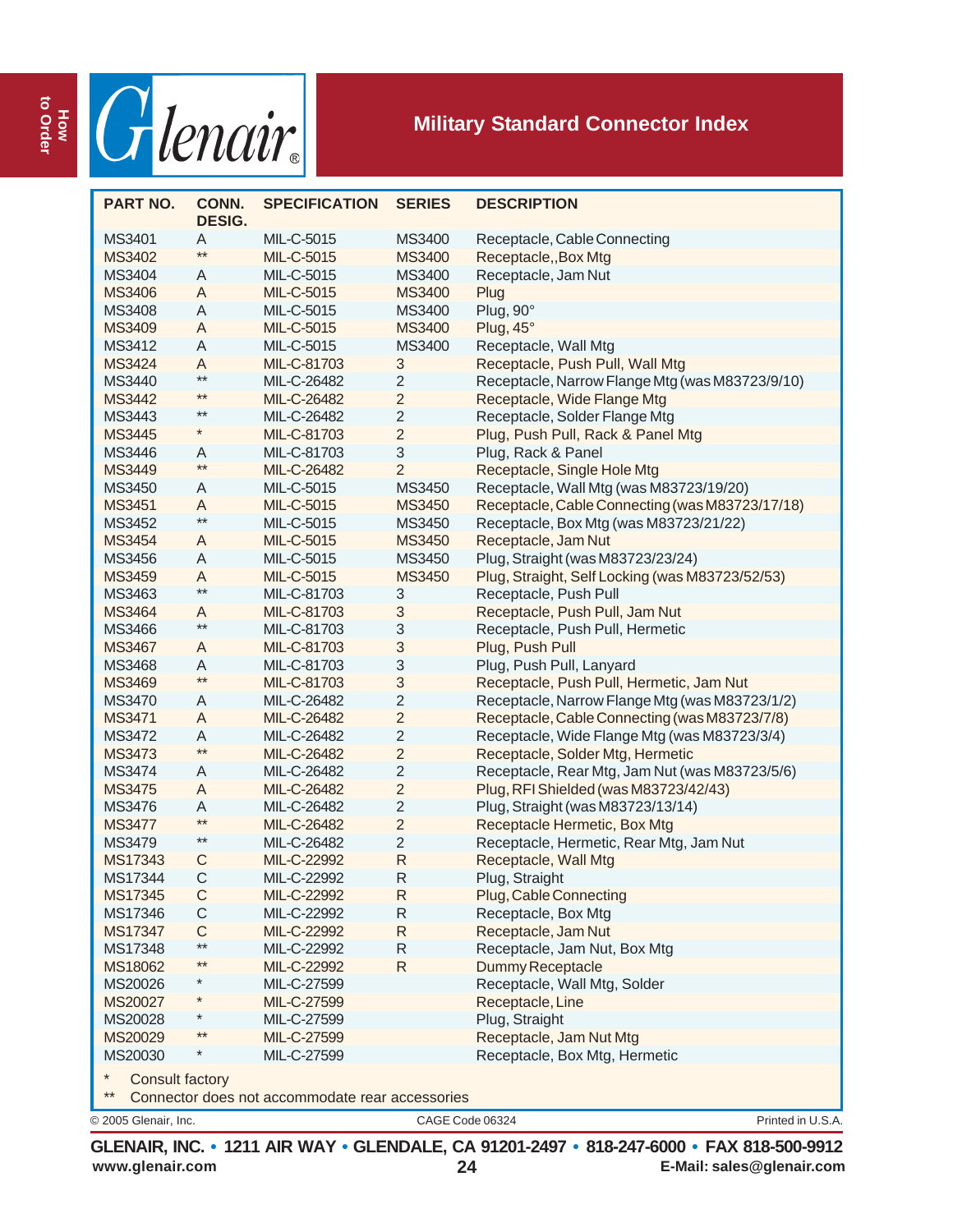

| <b>PART NO.</b>                  | CONN.<br><b>DESIG.</b> | <b>SPECIFICATION</b> | <b>SERIES</b> | <b>DESCRIPTION</b>                |
|----------------------------------|------------------------|----------------------|---------------|-----------------------------------|
| MS20031                          | $***$                  | MIL-C-27599          |               | Receptacle, Jam Nut, Hermetic     |
| MS20032                          | $***$                  | MIL-C-27599          |               | Receptacle, Solder Mtg, Hermetic  |
| MS20034                          | *                      | MIL-C-27599          |               | Receptacle, Wall Mtg              |
| MS20035                          | $^{\star}$             | MIL-C-27599          |               | Receptacle, Box Mtg               |
| MS24264                          | Ε                      | MIL-C-26500          | F, G & R      | Receptacle, Flange Mtg            |
| MS24265                          | E                      | MIL-C-26500          | F, G & R      | Receptacle, Single Hole Mtg       |
| MS24266                          | Е                      | MIL-C-26500          | F, G & R      | Plug, Straight                    |
| MS25183                          | $**$                   | MIL-C-5015           | <b>MS3100</b> | Plug, Potting Seal                |
| MS27034                          | $***$                  | MIL-C-26500          |               | Receptacle, Hermetic, Solder Mtg  |
| MS27334                          | *                      | MIL-C-27599          |               | Receptacle, Wall Mtg              |
| MS27335                          | $***$                  | MIL-C-27599          |               | Receptacle, Box Mtg               |
| MS27336                          | $^{\star}$             | MIL-C-27599          |               | Plug, Straight                    |
| MS27337                          | $^{\star}$             | MIL-C-27599          |               | Receptacle, Jam Nut               |
| MS27338                          | $^{\star}$             | MIL-C-27599          |               | Receptacle, Wall Mtg, Hermetic    |
| MS27339                          | $***$                  | MIL-C-27599          |               | Receptacle, Box Mtg, Hermetic     |
| MS27340                          | **                     | MIL-C-27599          |               | Receptacle, Jam Nut Mtg, Hermetic |
| MS27341                          | $***$                  | MIL-C-27599          |               | Receptacle, Solder Mtg, Hermetic  |
| MS27466                          | F                      | MIL-C-38999          | I             | Receptacle, Wall Mtg              |
| MS27467                          | F                      | MIL-C-38999          | ı             | Plug, Straight                    |
| MS27468                          | F                      | MIL-C-38999          |               | Receptacle, Jam Nut               |
| MS27469                          | $**$                   | MIL-C-38999          |               | Receptacle, Wall Mtg, Hermetic    |
| MS27470                          | $^{\star\star}$        | MIL-C-38999          |               | Receptacle, Jam Nut, Hermetic     |
| MS27471                          | $***$                  | MIL-C-38999          |               | Receptacle, Solder Mtg, Hermetic  |
| MS27472                          | F                      | MIL-C-38999          | II            | Receptacle, Wall Mtg              |
| MS27473                          | F                      | MIL-C-38999          | II            | Plug, Straight                    |
| <b>MS27474</b>                   | F                      | MIL-C-38999          | II            | Receptacle, Jam Nut               |
| MS27475                          | F                      | MIL-C-38999          | II            | Receptacle, Wall Mtg              |
| MS27476                          | $***$                  | MIL-C-38999          | II            | Receptacle, Box Mtg, Hermetic     |
| MS27477                          | $***$                  | MIL-C-38999          | II            | Receptacle, Jam Nut, Hermetic     |
| MS27478                          | $***$                  | MIL-C-38999          | $\mathsf{I}$  | Receptacle, Solder Mtg, Hermetic  |
| MS27479                          | F                      | MIL-C-38999          | II            | Inactive Use MS27472              |
| MS27480                          | F                      | MIL-C-38999          | II            | Inactive Use MS27473              |
| MS27481                          | F                      | MIL-C-38999          | II            | Inactive Use MS27474              |
| MS27482                          | F                      | MIL-C-38999          | II            | Inactive Use MS27475              |
| MS27483                          | $***$                  | MIL-C-38999          | II            | Inactive Use MS27477              |
| <b>MS27484P</b>                  | $***$                  | MIL-C-38999          | II            | Plug, Straight                    |
| MS27484T                         | F                      | MIL-C-38999          | II            | Plug, Straight                    |
| MS27496                          | $***$                  | MIL-C-38999          |               | Receptacle, Box Mtg               |
| MS27497                          | F                      | MIL-C-38999          | II            | Receptacle, Back Panel Wall Mtg   |
| MS27498                          | F                      | MIL-C-38999          |               | Plug, 90°                         |
| MS27499                          | $**$                   | MIL-C-38999          | II            | Receptacle, Box Mtg               |
| MS27500                          | F                      | MIL-C-38999          | II            | Inactive See MS27473              |
| MS27503                          | $***$                  | MIL-C-38999          | II            | Inactive See MS27478              |
| MS27504                          | $***$                  | MIL-C-38999          | II            | Inactive See MS27499              |
| MS27505                          | **                     | MIL-C-38999          | L             | Receptacle, Back Panel Box Mtg    |
| MS27508                          | $***$                  | MIL-C-38999          | II            | Receptacle, Back Panel Box Mtg    |
| MS27513                          | $***$                  | MIL-C-38999          | II            | Receptacle, Box Mtg               |
| $\ast$<br><b>Consult factory</b> |                        |                      |               |                                   |

\*\* Connector does not accommodate rear accessories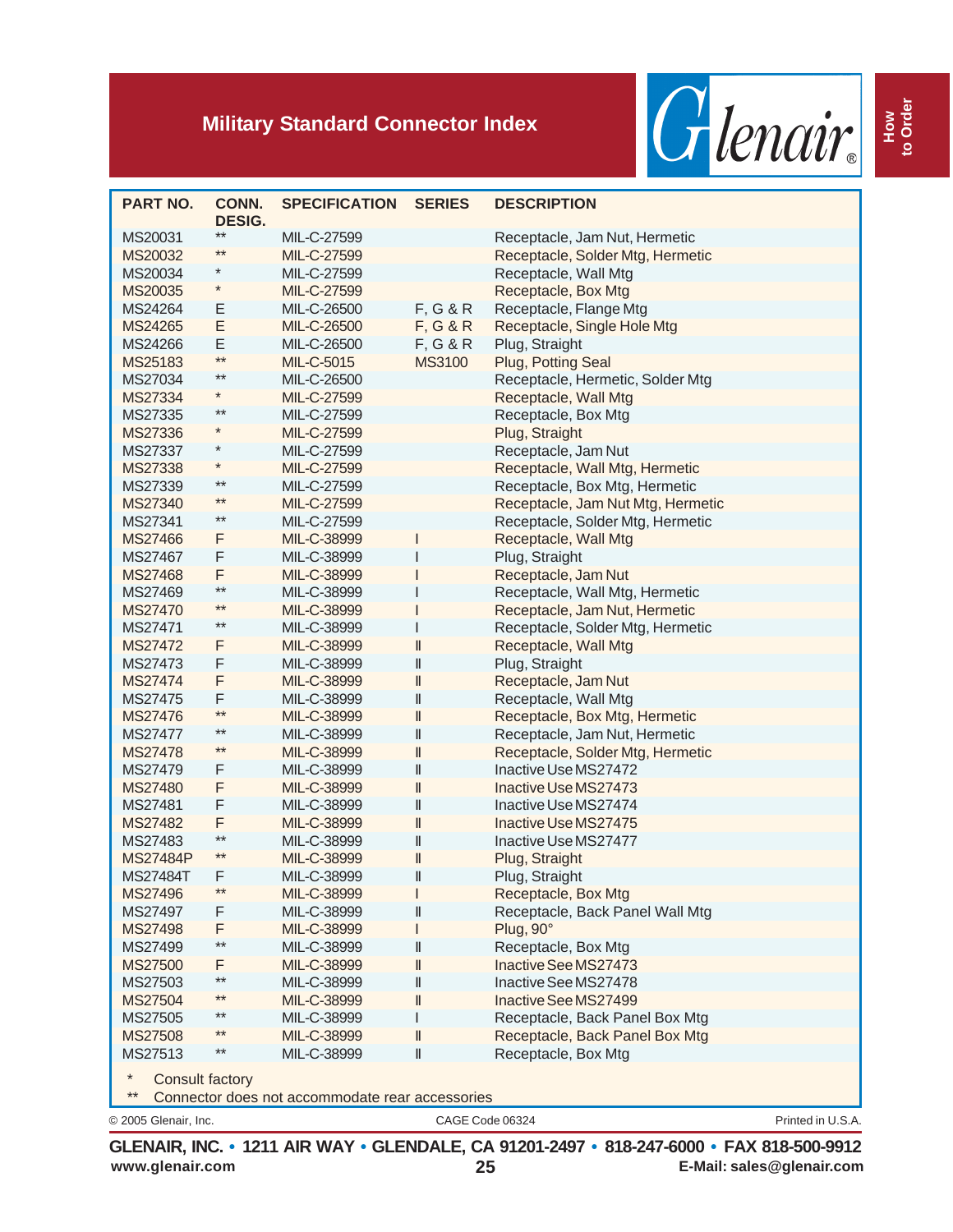

| <b>PART NO.</b>          | CONN.<br><b>DESIG.</b> | <b>SPECIFICATION</b>                            | <b>SERIES</b>                         | <b>DESCRIPTION</b>                    |
|--------------------------|------------------------|-------------------------------------------------|---------------------------------------|---------------------------------------|
| MS27515                  | F                      | MIL-C-38999                                     | ı                                     | Inactive Use MS27656                  |
| MS27613                  | $E - 710$              | <b>MIL-C-26500K</b>                             |                                       | Receptacle, Panel Mtg                 |
| MS27614                  | $E-710$                | MIL-C-26500K                                    |                                       | Receptacle, D-Hole Mtg                |
| MS27615                  | $E-710$                | MIL-C-26500K                                    |                                       | Plug, Straight                        |
| MS27652                  | F                      | MIL-C-38999                                     | ı                                     | Inactive Use MS27466                  |
| MS27653                  | F                      | MIL-C-38999                                     |                                       | Inactive Use MS27467                  |
| MS27654                  | F                      | MIL-C-38999                                     |                                       | Inactive Use MS27656                  |
| MS27656                  | F                      | MIL-C-38999                                     |                                       | Receptacle, Back Panel, Wall Mtg      |
| MS27661                  | F-752                  | MIL-C-38999                                     | I                                     | Plug, Lanyard Release                 |
| MS27662                  | $***$                  | MIL-C-38999                                     | I                                     | Receptacle, Thru-Bulkhead             |
| MS27664                  | $^{\star\star}$        | MIL-C-38999                                     | $\ $                                  | Receptacle, Back-Panel Wall Mtg       |
| MS27665                  | F                      | MIL-C-38999                                     | ı                                     | Plug, Rack & Panel Mtg                |
| MS27667                  | $***$                  | MIL-C-38999                                     | $\parallel$                           | Receptacle, Thru-Bulkhead             |
| MS90555                  | $^{\star}$             | MIL-C-22992                                     | L                                     | Receptacle, Wall Mtg                  |
| MS90556                  | $^{\star}$             | MIL-C-22992                                     | L                                     | Plug, Straight                        |
| MS90557                  | $\ast$                 | MIL-C-22992                                     | L                                     | Plug, Cable Connecting                |
| MS90558                  | $^{\star}$             | MIL-C-22992                                     | L                                     | Receptacle, W/Coupling Ring, Wall Mtg |
| M28840/10                | G                      | MIL-C-28840                                     |                                       | Receptacle, Wall Mtg                  |
| M28840/11                | G                      | MIL-C-28840                                     |                                       | Receptacle, Cable Connecting          |
| M28840/12                | $**$                   | MIL-C-28840                                     |                                       | Receptacle, Box Mtg                   |
| M28840/14                | G                      | MIL-C-28840                                     |                                       | Receptacle, Jam Nut                   |
| M28840/16                | G                      | MIL-C-28840                                     |                                       | Plug, Straight                        |
| D38999/20                | H                      | MIL-C-38999                                     | $\ensuremath{\mathsf{III}}\xspace$    | Receptacle, Wall Mtg                  |
| D38999/21                | **                     | MIL-C-38999                                     | $\mathbb{I}$                          | Receptacle, Hermetic                  |
| D38999/23                | $***$                  | MIL-C-38999                                     | $\ensuremath{\mathsf{III}}\xspace$    | Receptacle, Hermetic, Jam Nut         |
| D38999/24                | H                      | MIL-C-38999                                     | $\ensuremath{\mathsf{III}}\xspace$    | Receptacle, Jam Nut                   |
| D38999/25                | $***$                  | MIL-C-38999                                     | $\ensuremath{\mathsf{III}}\xspace$    | Receptacle, Hermetic, Solder Mtg      |
| D38999/26                | H                      | MIL-C-38999                                     | $\ensuremath{\mathsf{III}}\xspace$    | Plug, Straight                        |
| D38999/27                | $**$                   | MIL-C-38999                                     | $\ensuremath{\mathsf{III}}\xspace$    | Receptacle, Hermetic, Weld Mtg        |
| D38999/29                | H-701                  | MIL-C-38999                                     | $\begin{array}{c} \hline \end{array}$ | Plug, Lanyard Release                 |
| D38999/30                | H-701                  | MIL-C-38999                                     | $\ensuremath{\mathsf{III}}\xspace$    | Plug, Lanyard Release                 |
| D38999/40                | H                      | MIL-C-38999                                     | IV                                    | Receptacle, Wall Mtg                  |
| D38999/42                | H                      | MIL-C-38999                                     | IV                                    | Receptacle, Box Mtg                   |
| D38999/44                | H-715                  | MIL-C-38999                                     | IV                                    | Receptacle, Jam Nut                   |
| D38999/46                | H                      | MIL-C-38999                                     | IV                                    | Plug, Straight, EMI                   |
| D38999/47                | H                      | MIL-C-38999                                     | IV                                    | Plug, Straight                        |
| M81511/1                 | J                      | MIL-C-81511                                     | $\overline{2}$                        | Receptacle, Flange Mtg                |
| M81511/2                 |                        | MIL-C-81511                                     | 2                                     | Receptacle, Solder Flange             |
| M81511/3                 | J                      | MIL-C-81511                                     | $\overline{2}$                        | Receptacle, Jam Nut                   |
| M81511/4                 | $^{\star\star}$        | MIL-C-81511                                     | $\overline{2}$                        | Receptacle, Jam Nut                   |
| M81511/5                 | J                      | MIL-C-81511                                     | 2                                     | Plug, Cable Connecting                |
| M81511/6                 | J                      | MIL-C-81511                                     | $\overline{2}$                        | Plug                                  |
| M81511/21                | J                      | MIL-C-81511                                     | 1                                     | Receptacle, Flange Mtg                |
| M81511/22                | $***$                  | MIL-C-81511                                     | 1                                     | Receptacle, Solder Flange Mtg         |
| M81511/23                | J                      | MIL-C-81511                                     | 1                                     | Receptacle, Jam Nut                   |
| M81511/24                | $***$                  | MIL-C-81511                                     | 1                                     | Receptacle, Jam Nut                   |
| M81511/25                | J                      | MIL-C-81511                                     | 1                                     | Receptacle, Cable Connecting          |
|                          |                        |                                                 |                                       |                                       |
| Consult factory<br>$***$ |                        | Connector does not accommodate rear accessories |                                       |                                       |
|                          |                        |                                                 |                                       |                                       |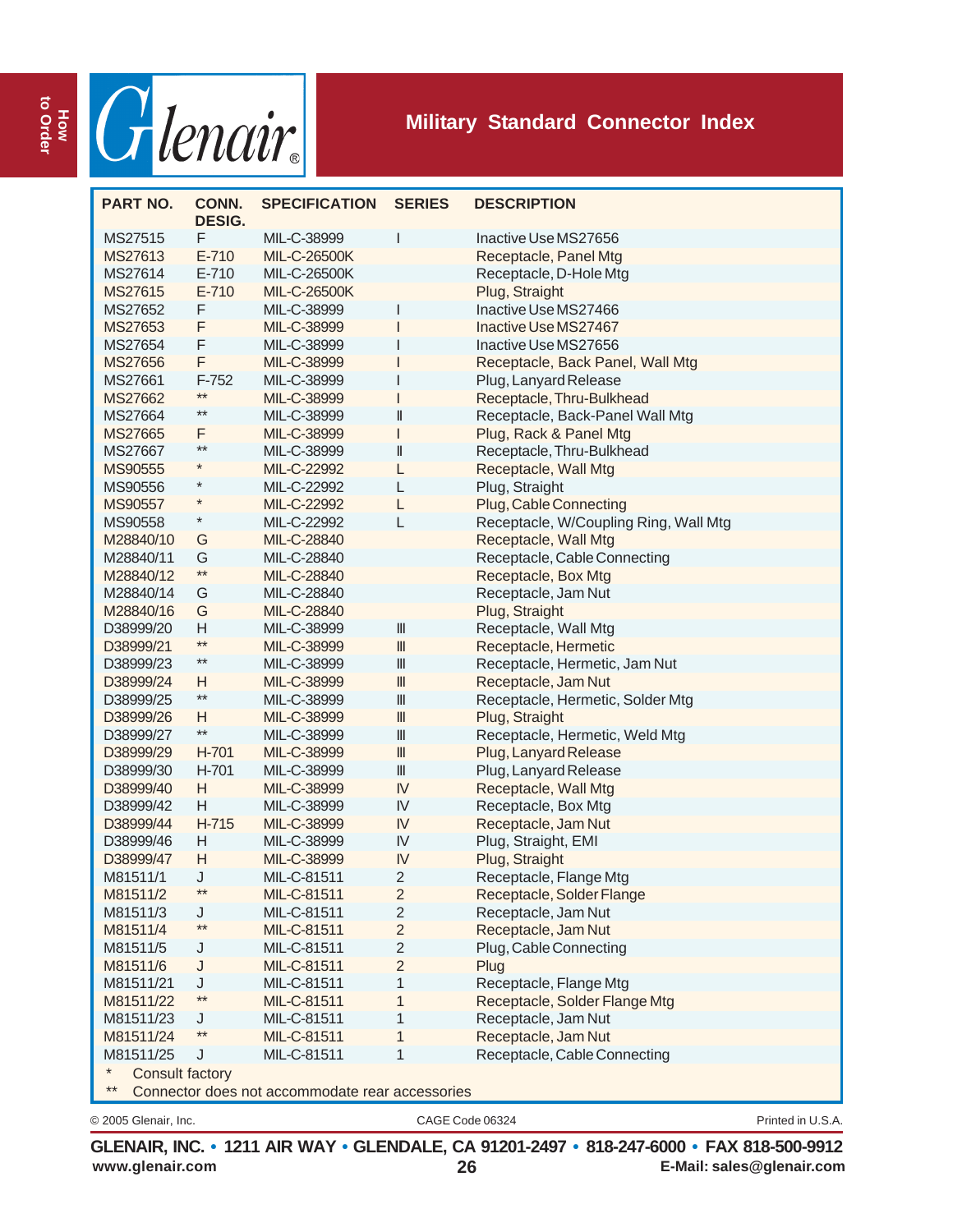

| J<br>MIL-C-81511<br>1<br>M81511/26<br>Plug<br>$***$<br>MIL-C-81511<br>1<br>Receptacle Thru-Bulkhead, Jam Nut<br>M81511/27<br>**<br>$\sqrt{2}$<br>MIL-C-81511<br>Receptacle, Thru-Bulkhead, Single Hole Mtg<br>M81511/28<br>$\overline{c}$<br>M81511/31<br>MIL-C-81511<br>Receptacle, Flange Mtg<br>J<br>$\overline{2}$<br>J<br>Receptacle, Jam Nut Mtg<br>M81511/32<br>MIL-C-81511<br>$\overline{2}$<br>M81511/33<br>J<br>MIL-C-81511<br>Recepacle, Cable Connecting<br>$\overline{2}$<br>M81511/34<br>J<br>MIL-C-81511<br>Plug<br>M81511/35<br>J<br>MIL-C-81511<br>1<br>Receptacle, Flange Mtg<br>Receptacle, Jam Nut<br>M81511/36<br>J<br>MIL-C-81511<br>1<br>J<br>MIL-C-81511<br>1<br>Receptacle, Cable Connecting<br>M81511/37<br>J<br>1<br>M81511/38<br>MIL-C-81511<br>Plug<br>3<br>J<br>Receptacle, Flange Mtg<br>M81511/41<br>MIL-C-81511<br>**<br>3<br>Receptacle, Solder Flange Mtg<br>MIL-C-81511<br>M81511/42<br>**<br>3<br>Receptacle, Jam Nut<br>M81511/44<br>MIL-C-81511<br>3<br>MIL-C-81511<br>Receptacle, Cable Connecting<br>M81511/45<br>J<br>3<br>M81511/46<br>J<br>MIL-C-81511<br>Plug<br>**<br>3<br>MIL-C-81511<br>Receptacle, Solder Flange Mtg<br>M81511/47<br>**<br>3<br>MIL-C-81511<br>Receptacle, Jam Nut<br>M81511/48<br>3<br>Receptacle, Jam Nut<br>M81511/49<br>J<br>MIL-C-81511<br>$***$<br>$\overline{4}$<br>MIL-C-81511<br>Receptacle, Jam Nut<br>M81511/50<br>J<br>4<br>Receptacle, Flange Mtg<br>M81511/51<br>MIL-C-81511<br>$***$<br>Receptacle, Solder Flange Mtg<br>M81511/52<br>MIL-C-81511<br>4<br>4<br>M81511/53<br>J<br>MIL-C-81511<br>Receptacle, Jam Nut<br>**<br>Receptacle, Jam Nut<br>M81511/54<br>MIL-C-81511<br>4<br>4<br>J<br>MIL-C-81511<br>Receptacle, Cable Connecting<br>M81511/55<br>M81511/56<br>J<br>MIL-C-81511<br>4<br>Plug<br>**<br>MIL-C-81511<br>4<br>Receptacle, Solder Flange Mtg<br>M81511/57<br>MIL-C-81582<br>Receptacle, Single Hole Mtg<br>M81582/1<br>$^{\star}$<br>Plug, Lanyard Release<br>MIL-C-81582<br>M81582/2<br>MIL-C-83723<br>Superseded by MS3470<br>M83723/1<br>A<br>MIL-C-83723<br>Superseded by MS3470<br>M83723/2<br>A<br>Superseded by MS3472<br>M83723/3<br>A<br>MIL-C-83723<br>Superseded by MS3472<br>M83723/4<br>A<br>MIL-C-83723<br>Superseded by MS3474<br>M83723/5<br>A<br>MIL-C-83723<br>Superseded by MS3474<br>M83723/6<br>A<br>MIL-C-83723<br>Superseded by MS3471<br>M83723/7<br>MIL-C-83723<br>A<br>Superseded by MS3471<br>M83723/8<br>A<br>MIL-C-83723<br>M83723/9<br>MIL-C-83723<br>Superseded by MS3440<br>$***$<br>MIL-C-83723<br>M83723/10<br>Superseded by MS3442<br>$***$<br>MIL-C-83723<br>Superseded by MS3443<br>M83723/11<br>$***$<br>MIL-C-83723<br>Superseded by MS3443<br>M83723/12<br>MIL-C-83723<br>Superseded by MS3476<br>M83723/13<br>A<br>Superseded by MS3476<br>M83723/14<br>A<br>MIL-C-83723<br>Superseded by MS3451<br>M83723/17<br>K<br>MIL-C-83723<br>II<br>Superseded by MS3451<br>M83723/18<br>Κ<br>MIL-C-83723<br>Ш<br>M83723/19<br>MIL-C-83723<br>Superseded by MS3450<br>K<br>Ш<br>K<br>II<br>Superseded by MS3450<br>M83723/20<br>MIL-C-83723<br><b>Consult factory</b><br>$***$<br>Connector does not accommodate rear accessories | <b>PART NO.</b> | CONN.<br><b>DESIG.</b> | <b>SPECIFICATION</b> | <b>SERIES</b> | <b>DESCRIPTION</b> |  |
|-----------------------------------------------------------------------------------------------------------------------------------------------------------------------------------------------------------------------------------------------------------------------------------------------------------------------------------------------------------------------------------------------------------------------------------------------------------------------------------------------------------------------------------------------------------------------------------------------------------------------------------------------------------------------------------------------------------------------------------------------------------------------------------------------------------------------------------------------------------------------------------------------------------------------------------------------------------------------------------------------------------------------------------------------------------------------------------------------------------------------------------------------------------------------------------------------------------------------------------------------------------------------------------------------------------------------------------------------------------------------------------------------------------------------------------------------------------------------------------------------------------------------------------------------------------------------------------------------------------------------------------------------------------------------------------------------------------------------------------------------------------------------------------------------------------------------------------------------------------------------------------------------------------------------------------------------------------------------------------------------------------------------------------------------------------------------------------------------------------------------------------------------------------------------------------------------------------------------------------------------------------------------------------------------------------------------------------------------------------------------------------------------------------------------------------------------------------------------------------------------------------------------------------------------------------------------------------------------------------------------------------------------------------------------------------------------------------------------------------------------------------------------------------------------------------------------------------------------------------------------------------------------------------------------------------------------------------------------------------------------------------------------------------------------------------------------------------------------------------------------------------------------------------------------|-----------------|------------------------|----------------------|---------------|--------------------|--|
|                                                                                                                                                                                                                                                                                                                                                                                                                                                                                                                                                                                                                                                                                                                                                                                                                                                                                                                                                                                                                                                                                                                                                                                                                                                                                                                                                                                                                                                                                                                                                                                                                                                                                                                                                                                                                                                                                                                                                                                                                                                                                                                                                                                                                                                                                                                                                                                                                                                                                                                                                                                                                                                                                                                                                                                                                                                                                                                                                                                                                                                                                                                                                                       |                 |                        |                      |               |                    |  |
|                                                                                                                                                                                                                                                                                                                                                                                                                                                                                                                                                                                                                                                                                                                                                                                                                                                                                                                                                                                                                                                                                                                                                                                                                                                                                                                                                                                                                                                                                                                                                                                                                                                                                                                                                                                                                                                                                                                                                                                                                                                                                                                                                                                                                                                                                                                                                                                                                                                                                                                                                                                                                                                                                                                                                                                                                                                                                                                                                                                                                                                                                                                                                                       |                 |                        |                      |               |                    |  |
|                                                                                                                                                                                                                                                                                                                                                                                                                                                                                                                                                                                                                                                                                                                                                                                                                                                                                                                                                                                                                                                                                                                                                                                                                                                                                                                                                                                                                                                                                                                                                                                                                                                                                                                                                                                                                                                                                                                                                                                                                                                                                                                                                                                                                                                                                                                                                                                                                                                                                                                                                                                                                                                                                                                                                                                                                                                                                                                                                                                                                                                                                                                                                                       |                 |                        |                      |               |                    |  |
|                                                                                                                                                                                                                                                                                                                                                                                                                                                                                                                                                                                                                                                                                                                                                                                                                                                                                                                                                                                                                                                                                                                                                                                                                                                                                                                                                                                                                                                                                                                                                                                                                                                                                                                                                                                                                                                                                                                                                                                                                                                                                                                                                                                                                                                                                                                                                                                                                                                                                                                                                                                                                                                                                                                                                                                                                                                                                                                                                                                                                                                                                                                                                                       |                 |                        |                      |               |                    |  |
|                                                                                                                                                                                                                                                                                                                                                                                                                                                                                                                                                                                                                                                                                                                                                                                                                                                                                                                                                                                                                                                                                                                                                                                                                                                                                                                                                                                                                                                                                                                                                                                                                                                                                                                                                                                                                                                                                                                                                                                                                                                                                                                                                                                                                                                                                                                                                                                                                                                                                                                                                                                                                                                                                                                                                                                                                                                                                                                                                                                                                                                                                                                                                                       |                 |                        |                      |               |                    |  |
|                                                                                                                                                                                                                                                                                                                                                                                                                                                                                                                                                                                                                                                                                                                                                                                                                                                                                                                                                                                                                                                                                                                                                                                                                                                                                                                                                                                                                                                                                                                                                                                                                                                                                                                                                                                                                                                                                                                                                                                                                                                                                                                                                                                                                                                                                                                                                                                                                                                                                                                                                                                                                                                                                                                                                                                                                                                                                                                                                                                                                                                                                                                                                                       |                 |                        |                      |               |                    |  |
|                                                                                                                                                                                                                                                                                                                                                                                                                                                                                                                                                                                                                                                                                                                                                                                                                                                                                                                                                                                                                                                                                                                                                                                                                                                                                                                                                                                                                                                                                                                                                                                                                                                                                                                                                                                                                                                                                                                                                                                                                                                                                                                                                                                                                                                                                                                                                                                                                                                                                                                                                                                                                                                                                                                                                                                                                                                                                                                                                                                                                                                                                                                                                                       |                 |                        |                      |               |                    |  |
|                                                                                                                                                                                                                                                                                                                                                                                                                                                                                                                                                                                                                                                                                                                                                                                                                                                                                                                                                                                                                                                                                                                                                                                                                                                                                                                                                                                                                                                                                                                                                                                                                                                                                                                                                                                                                                                                                                                                                                                                                                                                                                                                                                                                                                                                                                                                                                                                                                                                                                                                                                                                                                                                                                                                                                                                                                                                                                                                                                                                                                                                                                                                                                       |                 |                        |                      |               |                    |  |
|                                                                                                                                                                                                                                                                                                                                                                                                                                                                                                                                                                                                                                                                                                                                                                                                                                                                                                                                                                                                                                                                                                                                                                                                                                                                                                                                                                                                                                                                                                                                                                                                                                                                                                                                                                                                                                                                                                                                                                                                                                                                                                                                                                                                                                                                                                                                                                                                                                                                                                                                                                                                                                                                                                                                                                                                                                                                                                                                                                                                                                                                                                                                                                       |                 |                        |                      |               |                    |  |
|                                                                                                                                                                                                                                                                                                                                                                                                                                                                                                                                                                                                                                                                                                                                                                                                                                                                                                                                                                                                                                                                                                                                                                                                                                                                                                                                                                                                                                                                                                                                                                                                                                                                                                                                                                                                                                                                                                                                                                                                                                                                                                                                                                                                                                                                                                                                                                                                                                                                                                                                                                                                                                                                                                                                                                                                                                                                                                                                                                                                                                                                                                                                                                       |                 |                        |                      |               |                    |  |
|                                                                                                                                                                                                                                                                                                                                                                                                                                                                                                                                                                                                                                                                                                                                                                                                                                                                                                                                                                                                                                                                                                                                                                                                                                                                                                                                                                                                                                                                                                                                                                                                                                                                                                                                                                                                                                                                                                                                                                                                                                                                                                                                                                                                                                                                                                                                                                                                                                                                                                                                                                                                                                                                                                                                                                                                                                                                                                                                                                                                                                                                                                                                                                       |                 |                        |                      |               |                    |  |
|                                                                                                                                                                                                                                                                                                                                                                                                                                                                                                                                                                                                                                                                                                                                                                                                                                                                                                                                                                                                                                                                                                                                                                                                                                                                                                                                                                                                                                                                                                                                                                                                                                                                                                                                                                                                                                                                                                                                                                                                                                                                                                                                                                                                                                                                                                                                                                                                                                                                                                                                                                                                                                                                                                                                                                                                                                                                                                                                                                                                                                                                                                                                                                       |                 |                        |                      |               |                    |  |
|                                                                                                                                                                                                                                                                                                                                                                                                                                                                                                                                                                                                                                                                                                                                                                                                                                                                                                                                                                                                                                                                                                                                                                                                                                                                                                                                                                                                                                                                                                                                                                                                                                                                                                                                                                                                                                                                                                                                                                                                                                                                                                                                                                                                                                                                                                                                                                                                                                                                                                                                                                                                                                                                                                                                                                                                                                                                                                                                                                                                                                                                                                                                                                       |                 |                        |                      |               |                    |  |
|                                                                                                                                                                                                                                                                                                                                                                                                                                                                                                                                                                                                                                                                                                                                                                                                                                                                                                                                                                                                                                                                                                                                                                                                                                                                                                                                                                                                                                                                                                                                                                                                                                                                                                                                                                                                                                                                                                                                                                                                                                                                                                                                                                                                                                                                                                                                                                                                                                                                                                                                                                                                                                                                                                                                                                                                                                                                                                                                                                                                                                                                                                                                                                       |                 |                        |                      |               |                    |  |
|                                                                                                                                                                                                                                                                                                                                                                                                                                                                                                                                                                                                                                                                                                                                                                                                                                                                                                                                                                                                                                                                                                                                                                                                                                                                                                                                                                                                                                                                                                                                                                                                                                                                                                                                                                                                                                                                                                                                                                                                                                                                                                                                                                                                                                                                                                                                                                                                                                                                                                                                                                                                                                                                                                                                                                                                                                                                                                                                                                                                                                                                                                                                                                       |                 |                        |                      |               |                    |  |
|                                                                                                                                                                                                                                                                                                                                                                                                                                                                                                                                                                                                                                                                                                                                                                                                                                                                                                                                                                                                                                                                                                                                                                                                                                                                                                                                                                                                                                                                                                                                                                                                                                                                                                                                                                                                                                                                                                                                                                                                                                                                                                                                                                                                                                                                                                                                                                                                                                                                                                                                                                                                                                                                                                                                                                                                                                                                                                                                                                                                                                                                                                                                                                       |                 |                        |                      |               |                    |  |
|                                                                                                                                                                                                                                                                                                                                                                                                                                                                                                                                                                                                                                                                                                                                                                                                                                                                                                                                                                                                                                                                                                                                                                                                                                                                                                                                                                                                                                                                                                                                                                                                                                                                                                                                                                                                                                                                                                                                                                                                                                                                                                                                                                                                                                                                                                                                                                                                                                                                                                                                                                                                                                                                                                                                                                                                                                                                                                                                                                                                                                                                                                                                                                       |                 |                        |                      |               |                    |  |
|                                                                                                                                                                                                                                                                                                                                                                                                                                                                                                                                                                                                                                                                                                                                                                                                                                                                                                                                                                                                                                                                                                                                                                                                                                                                                                                                                                                                                                                                                                                                                                                                                                                                                                                                                                                                                                                                                                                                                                                                                                                                                                                                                                                                                                                                                                                                                                                                                                                                                                                                                                                                                                                                                                                                                                                                                                                                                                                                                                                                                                                                                                                                                                       |                 |                        |                      |               |                    |  |
|                                                                                                                                                                                                                                                                                                                                                                                                                                                                                                                                                                                                                                                                                                                                                                                                                                                                                                                                                                                                                                                                                                                                                                                                                                                                                                                                                                                                                                                                                                                                                                                                                                                                                                                                                                                                                                                                                                                                                                                                                                                                                                                                                                                                                                                                                                                                                                                                                                                                                                                                                                                                                                                                                                                                                                                                                                                                                                                                                                                                                                                                                                                                                                       |                 |                        |                      |               |                    |  |
|                                                                                                                                                                                                                                                                                                                                                                                                                                                                                                                                                                                                                                                                                                                                                                                                                                                                                                                                                                                                                                                                                                                                                                                                                                                                                                                                                                                                                                                                                                                                                                                                                                                                                                                                                                                                                                                                                                                                                                                                                                                                                                                                                                                                                                                                                                                                                                                                                                                                                                                                                                                                                                                                                                                                                                                                                                                                                                                                                                                                                                                                                                                                                                       |                 |                        |                      |               |                    |  |
|                                                                                                                                                                                                                                                                                                                                                                                                                                                                                                                                                                                                                                                                                                                                                                                                                                                                                                                                                                                                                                                                                                                                                                                                                                                                                                                                                                                                                                                                                                                                                                                                                                                                                                                                                                                                                                                                                                                                                                                                                                                                                                                                                                                                                                                                                                                                                                                                                                                                                                                                                                                                                                                                                                                                                                                                                                                                                                                                                                                                                                                                                                                                                                       |                 |                        |                      |               |                    |  |
|                                                                                                                                                                                                                                                                                                                                                                                                                                                                                                                                                                                                                                                                                                                                                                                                                                                                                                                                                                                                                                                                                                                                                                                                                                                                                                                                                                                                                                                                                                                                                                                                                                                                                                                                                                                                                                                                                                                                                                                                                                                                                                                                                                                                                                                                                                                                                                                                                                                                                                                                                                                                                                                                                                                                                                                                                                                                                                                                                                                                                                                                                                                                                                       |                 |                        |                      |               |                    |  |
|                                                                                                                                                                                                                                                                                                                                                                                                                                                                                                                                                                                                                                                                                                                                                                                                                                                                                                                                                                                                                                                                                                                                                                                                                                                                                                                                                                                                                                                                                                                                                                                                                                                                                                                                                                                                                                                                                                                                                                                                                                                                                                                                                                                                                                                                                                                                                                                                                                                                                                                                                                                                                                                                                                                                                                                                                                                                                                                                                                                                                                                                                                                                                                       |                 |                        |                      |               |                    |  |
|                                                                                                                                                                                                                                                                                                                                                                                                                                                                                                                                                                                                                                                                                                                                                                                                                                                                                                                                                                                                                                                                                                                                                                                                                                                                                                                                                                                                                                                                                                                                                                                                                                                                                                                                                                                                                                                                                                                                                                                                                                                                                                                                                                                                                                                                                                                                                                                                                                                                                                                                                                                                                                                                                                                                                                                                                                                                                                                                                                                                                                                                                                                                                                       |                 |                        |                      |               |                    |  |
|                                                                                                                                                                                                                                                                                                                                                                                                                                                                                                                                                                                                                                                                                                                                                                                                                                                                                                                                                                                                                                                                                                                                                                                                                                                                                                                                                                                                                                                                                                                                                                                                                                                                                                                                                                                                                                                                                                                                                                                                                                                                                                                                                                                                                                                                                                                                                                                                                                                                                                                                                                                                                                                                                                                                                                                                                                                                                                                                                                                                                                                                                                                                                                       |                 |                        |                      |               |                    |  |
|                                                                                                                                                                                                                                                                                                                                                                                                                                                                                                                                                                                                                                                                                                                                                                                                                                                                                                                                                                                                                                                                                                                                                                                                                                                                                                                                                                                                                                                                                                                                                                                                                                                                                                                                                                                                                                                                                                                                                                                                                                                                                                                                                                                                                                                                                                                                                                                                                                                                                                                                                                                                                                                                                                                                                                                                                                                                                                                                                                                                                                                                                                                                                                       |                 |                        |                      |               |                    |  |
|                                                                                                                                                                                                                                                                                                                                                                                                                                                                                                                                                                                                                                                                                                                                                                                                                                                                                                                                                                                                                                                                                                                                                                                                                                                                                                                                                                                                                                                                                                                                                                                                                                                                                                                                                                                                                                                                                                                                                                                                                                                                                                                                                                                                                                                                                                                                                                                                                                                                                                                                                                                                                                                                                                                                                                                                                                                                                                                                                                                                                                                                                                                                                                       |                 |                        |                      |               |                    |  |
|                                                                                                                                                                                                                                                                                                                                                                                                                                                                                                                                                                                                                                                                                                                                                                                                                                                                                                                                                                                                                                                                                                                                                                                                                                                                                                                                                                                                                                                                                                                                                                                                                                                                                                                                                                                                                                                                                                                                                                                                                                                                                                                                                                                                                                                                                                                                                                                                                                                                                                                                                                                                                                                                                                                                                                                                                                                                                                                                                                                                                                                                                                                                                                       |                 |                        |                      |               |                    |  |
|                                                                                                                                                                                                                                                                                                                                                                                                                                                                                                                                                                                                                                                                                                                                                                                                                                                                                                                                                                                                                                                                                                                                                                                                                                                                                                                                                                                                                                                                                                                                                                                                                                                                                                                                                                                                                                                                                                                                                                                                                                                                                                                                                                                                                                                                                                                                                                                                                                                                                                                                                                                                                                                                                                                                                                                                                                                                                                                                                                                                                                                                                                                                                                       |                 |                        |                      |               |                    |  |
|                                                                                                                                                                                                                                                                                                                                                                                                                                                                                                                                                                                                                                                                                                                                                                                                                                                                                                                                                                                                                                                                                                                                                                                                                                                                                                                                                                                                                                                                                                                                                                                                                                                                                                                                                                                                                                                                                                                                                                                                                                                                                                                                                                                                                                                                                                                                                                                                                                                                                                                                                                                                                                                                                                                                                                                                                                                                                                                                                                                                                                                                                                                                                                       |                 |                        |                      |               |                    |  |
|                                                                                                                                                                                                                                                                                                                                                                                                                                                                                                                                                                                                                                                                                                                                                                                                                                                                                                                                                                                                                                                                                                                                                                                                                                                                                                                                                                                                                                                                                                                                                                                                                                                                                                                                                                                                                                                                                                                                                                                                                                                                                                                                                                                                                                                                                                                                                                                                                                                                                                                                                                                                                                                                                                                                                                                                                                                                                                                                                                                                                                                                                                                                                                       |                 |                        |                      |               |                    |  |
|                                                                                                                                                                                                                                                                                                                                                                                                                                                                                                                                                                                                                                                                                                                                                                                                                                                                                                                                                                                                                                                                                                                                                                                                                                                                                                                                                                                                                                                                                                                                                                                                                                                                                                                                                                                                                                                                                                                                                                                                                                                                                                                                                                                                                                                                                                                                                                                                                                                                                                                                                                                                                                                                                                                                                                                                                                                                                                                                                                                                                                                                                                                                                                       |                 |                        |                      |               |                    |  |
|                                                                                                                                                                                                                                                                                                                                                                                                                                                                                                                                                                                                                                                                                                                                                                                                                                                                                                                                                                                                                                                                                                                                                                                                                                                                                                                                                                                                                                                                                                                                                                                                                                                                                                                                                                                                                                                                                                                                                                                                                                                                                                                                                                                                                                                                                                                                                                                                                                                                                                                                                                                                                                                                                                                                                                                                                                                                                                                                                                                                                                                                                                                                                                       |                 |                        |                      |               |                    |  |
|                                                                                                                                                                                                                                                                                                                                                                                                                                                                                                                                                                                                                                                                                                                                                                                                                                                                                                                                                                                                                                                                                                                                                                                                                                                                                                                                                                                                                                                                                                                                                                                                                                                                                                                                                                                                                                                                                                                                                                                                                                                                                                                                                                                                                                                                                                                                                                                                                                                                                                                                                                                                                                                                                                                                                                                                                                                                                                                                                                                                                                                                                                                                                                       |                 |                        |                      |               |                    |  |
|                                                                                                                                                                                                                                                                                                                                                                                                                                                                                                                                                                                                                                                                                                                                                                                                                                                                                                                                                                                                                                                                                                                                                                                                                                                                                                                                                                                                                                                                                                                                                                                                                                                                                                                                                                                                                                                                                                                                                                                                                                                                                                                                                                                                                                                                                                                                                                                                                                                                                                                                                                                                                                                                                                                                                                                                                                                                                                                                                                                                                                                                                                                                                                       |                 |                        |                      |               |                    |  |
|                                                                                                                                                                                                                                                                                                                                                                                                                                                                                                                                                                                                                                                                                                                                                                                                                                                                                                                                                                                                                                                                                                                                                                                                                                                                                                                                                                                                                                                                                                                                                                                                                                                                                                                                                                                                                                                                                                                                                                                                                                                                                                                                                                                                                                                                                                                                                                                                                                                                                                                                                                                                                                                                                                                                                                                                                                                                                                                                                                                                                                                                                                                                                                       |                 |                        |                      |               |                    |  |
|                                                                                                                                                                                                                                                                                                                                                                                                                                                                                                                                                                                                                                                                                                                                                                                                                                                                                                                                                                                                                                                                                                                                                                                                                                                                                                                                                                                                                                                                                                                                                                                                                                                                                                                                                                                                                                                                                                                                                                                                                                                                                                                                                                                                                                                                                                                                                                                                                                                                                                                                                                                                                                                                                                                                                                                                                                                                                                                                                                                                                                                                                                                                                                       |                 |                        |                      |               |                    |  |
|                                                                                                                                                                                                                                                                                                                                                                                                                                                                                                                                                                                                                                                                                                                                                                                                                                                                                                                                                                                                                                                                                                                                                                                                                                                                                                                                                                                                                                                                                                                                                                                                                                                                                                                                                                                                                                                                                                                                                                                                                                                                                                                                                                                                                                                                                                                                                                                                                                                                                                                                                                                                                                                                                                                                                                                                                                                                                                                                                                                                                                                                                                                                                                       |                 |                        |                      |               |                    |  |
|                                                                                                                                                                                                                                                                                                                                                                                                                                                                                                                                                                                                                                                                                                                                                                                                                                                                                                                                                                                                                                                                                                                                                                                                                                                                                                                                                                                                                                                                                                                                                                                                                                                                                                                                                                                                                                                                                                                                                                                                                                                                                                                                                                                                                                                                                                                                                                                                                                                                                                                                                                                                                                                                                                                                                                                                                                                                                                                                                                                                                                                                                                                                                                       |                 |                        |                      |               |                    |  |
|                                                                                                                                                                                                                                                                                                                                                                                                                                                                                                                                                                                                                                                                                                                                                                                                                                                                                                                                                                                                                                                                                                                                                                                                                                                                                                                                                                                                                                                                                                                                                                                                                                                                                                                                                                                                                                                                                                                                                                                                                                                                                                                                                                                                                                                                                                                                                                                                                                                                                                                                                                                                                                                                                                                                                                                                                                                                                                                                                                                                                                                                                                                                                                       |                 |                        |                      |               |                    |  |
|                                                                                                                                                                                                                                                                                                                                                                                                                                                                                                                                                                                                                                                                                                                                                                                                                                                                                                                                                                                                                                                                                                                                                                                                                                                                                                                                                                                                                                                                                                                                                                                                                                                                                                                                                                                                                                                                                                                                                                                                                                                                                                                                                                                                                                                                                                                                                                                                                                                                                                                                                                                                                                                                                                                                                                                                                                                                                                                                                                                                                                                                                                                                                                       |                 |                        |                      |               |                    |  |
|                                                                                                                                                                                                                                                                                                                                                                                                                                                                                                                                                                                                                                                                                                                                                                                                                                                                                                                                                                                                                                                                                                                                                                                                                                                                                                                                                                                                                                                                                                                                                                                                                                                                                                                                                                                                                                                                                                                                                                                                                                                                                                                                                                                                                                                                                                                                                                                                                                                                                                                                                                                                                                                                                                                                                                                                                                                                                                                                                                                                                                                                                                                                                                       |                 |                        |                      |               |                    |  |
|                                                                                                                                                                                                                                                                                                                                                                                                                                                                                                                                                                                                                                                                                                                                                                                                                                                                                                                                                                                                                                                                                                                                                                                                                                                                                                                                                                                                                                                                                                                                                                                                                                                                                                                                                                                                                                                                                                                                                                                                                                                                                                                                                                                                                                                                                                                                                                                                                                                                                                                                                                                                                                                                                                                                                                                                                                                                                                                                                                                                                                                                                                                                                                       |                 |                        |                      |               |                    |  |
|                                                                                                                                                                                                                                                                                                                                                                                                                                                                                                                                                                                                                                                                                                                                                                                                                                                                                                                                                                                                                                                                                                                                                                                                                                                                                                                                                                                                                                                                                                                                                                                                                                                                                                                                                                                                                                                                                                                                                                                                                                                                                                                                                                                                                                                                                                                                                                                                                                                                                                                                                                                                                                                                                                                                                                                                                                                                                                                                                                                                                                                                                                                                                                       |                 |                        |                      |               |                    |  |
|                                                                                                                                                                                                                                                                                                                                                                                                                                                                                                                                                                                                                                                                                                                                                                                                                                                                                                                                                                                                                                                                                                                                                                                                                                                                                                                                                                                                                                                                                                                                                                                                                                                                                                                                                                                                                                                                                                                                                                                                                                                                                                                                                                                                                                                                                                                                                                                                                                                                                                                                                                                                                                                                                                                                                                                                                                                                                                                                                                                                                                                                                                                                                                       |                 |                        |                      |               |                    |  |
|                                                                                                                                                                                                                                                                                                                                                                                                                                                                                                                                                                                                                                                                                                                                                                                                                                                                                                                                                                                                                                                                                                                                                                                                                                                                                                                                                                                                                                                                                                                                                                                                                                                                                                                                                                                                                                                                                                                                                                                                                                                                                                                                                                                                                                                                                                                                                                                                                                                                                                                                                                                                                                                                                                                                                                                                                                                                                                                                                                                                                                                                                                                                                                       |                 |                        |                      |               |                    |  |
|                                                                                                                                                                                                                                                                                                                                                                                                                                                                                                                                                                                                                                                                                                                                                                                                                                                                                                                                                                                                                                                                                                                                                                                                                                                                                                                                                                                                                                                                                                                                                                                                                                                                                                                                                                                                                                                                                                                                                                                                                                                                                                                                                                                                                                                                                                                                                                                                                                                                                                                                                                                                                                                                                                                                                                                                                                                                                                                                                                                                                                                                                                                                                                       |                 |                        |                      |               |                    |  |
|                                                                                                                                                                                                                                                                                                                                                                                                                                                                                                                                                                                                                                                                                                                                                                                                                                                                                                                                                                                                                                                                                                                                                                                                                                                                                                                                                                                                                                                                                                                                                                                                                                                                                                                                                                                                                                                                                                                                                                                                                                                                                                                                                                                                                                                                                                                                                                                                                                                                                                                                                                                                                                                                                                                                                                                                                                                                                                                                                                                                                                                                                                                                                                       |                 |                        |                      |               |                    |  |
|                                                                                                                                                                                                                                                                                                                                                                                                                                                                                                                                                                                                                                                                                                                                                                                                                                                                                                                                                                                                                                                                                                                                                                                                                                                                                                                                                                                                                                                                                                                                                                                                                                                                                                                                                                                                                                                                                                                                                                                                                                                                                                                                                                                                                                                                                                                                                                                                                                                                                                                                                                                                                                                                                                                                                                                                                                                                                                                                                                                                                                                                                                                                                                       |                 |                        |                      |               |                    |  |
|                                                                                                                                                                                                                                                                                                                                                                                                                                                                                                                                                                                                                                                                                                                                                                                                                                                                                                                                                                                                                                                                                                                                                                                                                                                                                                                                                                                                                                                                                                                                                                                                                                                                                                                                                                                                                                                                                                                                                                                                                                                                                                                                                                                                                                                                                                                                                                                                                                                                                                                                                                                                                                                                                                                                                                                                                                                                                                                                                                                                                                                                                                                                                                       |                 |                        |                      |               |                    |  |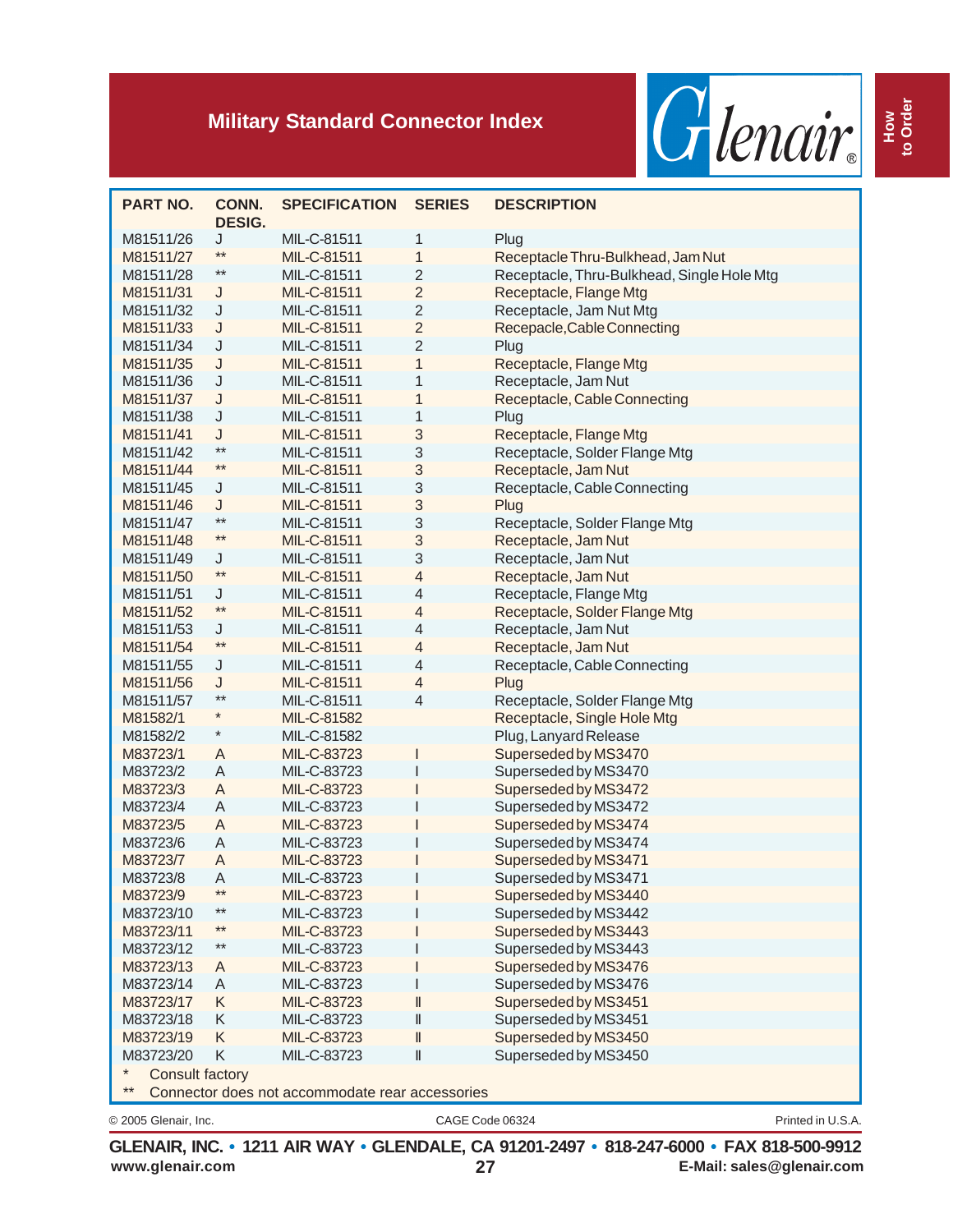

| <b>PART NO.</b>        | CONN.<br><b>DESIG.</b> | <b>SPECIFICATION</b>                            | <b>SERIES</b>                      | <b>DESCRIPTION</b>                                     |
|------------------------|------------------------|-------------------------------------------------|------------------------------------|--------------------------------------------------------|
| M83723/21              | $***$                  | MIL-C-83723                                     | Ш                                  | Superseded by MS3452                                   |
| M83723/22              | $**$                   | MIL-C-83723                                     | $\mathsf{I}$                       | Superseded by MS3452                                   |
| M83723/23              | Κ                      | MIL-C-83723                                     | $\parallel$                        | Superseded by MS3456                                   |
| M83723/24              | K                      | MIL-C-83723                                     | $\label{eq:1} \ $                  | Superseded by MS3456                                   |
| M83723/25              | $**$                   | MIL-C-83723                                     | $\label{eq:1} \ $                  | Superseded by MS3142                                   |
| M83723/26              | $***$                  | MIL-C-83723                                     | $\mathsf{I}$                       | Superseded by MS3143                                   |
| M83723/36              | A                      | MIL-C-83723                                     |                                    | Inactive For New Design                                |
| M83723/37              | A                      | MIL-C-83723                                     |                                    | <b>Inactive For New Design</b>                         |
| M83723/38              | A                      | MIL-C-83723                                     |                                    | Inactive For New Design                                |
| M83723/39              | A                      | MIL-C-83723                                     |                                    | <b>Inactive For New Design</b>                         |
| M83723/40              | A                      | MIL-C-83723                                     |                                    | Inactive For New Design                                |
|                        | A                      |                                                 |                                    | <b>Inactive For New Design</b>                         |
| M83723/41              |                        | MIL-C-83723                                     |                                    | Superseded by MS3475                                   |
| M83723/42              | A<br>A                 | MIL-C-83723                                     |                                    |                                                        |
| M83723/43              | $**$                   | MIL-C-83723                                     |                                    | Superseded by MS3475                                   |
| M83723/45              |                        | MIL-C-83723                                     |                                    | Superseded by MS3115                                   |
| M83723/48              | A                      | MIL-C-83723                                     |                                    | <b>Inactive For New Design</b>                         |
| M83723/49              | A                      | MIL-C-83723                                     |                                    | Inactive For New Design                                |
| M83723/52              | K                      | MIL-C-83723                                     | $\parallel$                        | Superseded by MS3459                                   |
| M83723/53              | Κ                      | MIL-C-83723                                     | II                                 | Superseded by MS3459                                   |
| M83723/66              | A                      | MIL-C-83723                                     | $\ensuremath{\mathsf{III}}\xspace$ | Plug, Push Pull (Pin Contacts)                         |
| M83723/67              | A                      | MIL-C-83723                                     | $\ensuremath{\mathsf{III}}\xspace$ | Plug, Push Pull (Socket Contacts)                      |
| M83723/68              | A                      | MIL-C-83723                                     | $\ensuremath{\mathsf{III}}\xspace$ | Plug, Push Pull Lanyard, (Pin Contacts)                |
| M83723/69              | A                      | MIL-C-83723                                     | $\ensuremath{\mathsf{III}}\xspace$ | Plug, Push Pull, Lanyard, (Socket Contacts)            |
| M83723/71              | A                      | MIL-C-83723                                     | $\ensuremath{\mathsf{III}}\xspace$ | Receptacle, Bayonet, Flange Mtg, (Socket Contact)      |
| M83723/72              | A                      | MIL-C-83723                                     | $\ensuremath{\mathsf{III}}\xspace$ | Receptacle, Bayonet, Flange Mtg, (Pin Contact)         |
| M83723/73              | A                      | MIL-C-83723                                     | $\ensuremath{\mathsf{III}}\xspace$ | Receptacle, Bayonet, Single Hole Mtg, (Socket Contact) |
| M83723/74              | A                      | MIL-C-83723                                     | $\ensuremath{\mathsf{III}}\xspace$ | Receptacle, Bayonet Single Mtg, (Pin Contact)          |
| M83723/75              | A                      | MIL-C-83723                                     | $\ensuremath{\mathsf{III}}\xspace$ | Plug, Bayonet (Socket Contact)                         |
| M83723/76              | A                      | MIL-C-83723                                     | $\ensuremath{\mathsf{III}}\xspace$ | Plug, Bayonet (Pin Contact)                            |
| M83723/77              | A                      | MIL-C-83723                                     | $\ensuremath{\mathsf{III}}\xspace$ | Plug, Bayonet, RFI (Socket Contact)                    |
| M83723/78              | A                      | MIL-C-83723                                     | $\ensuremath{\mathsf{III}}\xspace$ | Plug, Bayonet, RFI (Pin Contact)                       |
| M83723/79              | $**$                   | MIL-C-83723                                     | $\ensuremath{\mathsf{III}}\xspace$ | Receptacle, Bayonet Flange Mtg, Hermetic               |
| M83723/80              | $***$                  | MIL-C-83723                                     | $\ensuremath{\mathsf{III}}\xspace$ | Receptacle, Bayonet Solder Flange Mtg, Hermetic        |
| M83723/81              | $***$                  | MIL-C-83723                                     | $\ensuremath{\mathsf{III}}\xspace$ | Receptacle, Bayonet Single Hole Mtg, Hermetic          |
| M83723/82              | A                      | MIL-C-83723                                     | $\ensuremath{\mathsf{III}}\xspace$ | Receptacle, Threaded, Flange Mtg, (Socket Contact)     |
| M83723/83              | A                      | MIL-C-83723                                     | $\ensuremath{\mathsf{III}}\xspace$ | Receptacle, Threaded, Flange Mtg, (Pin Contact)        |
| M83723/84              | A                      | MIL-C-83723                                     | $\parallel \parallel$              | Receptacle, Threaded Single Hole Mtg, (Socket Contact) |
| M83723/85              | A                      | MIL-C-83723                                     | Ш                                  | Receptacle, Threaded Single Hole Mtg, (Pin Contact)    |
| M83723/86              | A                      | MIL-C-83723                                     | Ш                                  | Plug, Threaded, (Socket Contact)                       |
| M83723/87              | A                      | MIL-C-83723                                     | $\ensuremath{\mathsf{III}}\xspace$ | Plug, Threaded, (Pin Contact)                          |
| M83723/88              | $***$                  | MIL-C-83723                                     | $\ensuremath{\mathsf{III}}\xspace$ | Receptacle, Threaded, Flange Mtg, (Pin Contact)        |
| M83723/89              | $**$                   | MIL-C-83723                                     | Ш                                  | Receptacle, Threaded, Single Hole Mtg, Hermetic        |
| M83723/90              | $***$                  | MIL-C-83723                                     | $\ensuremath{\mathsf{III}}\xspace$ | Receptacle, Threaded, Solder Flange Mtg, Hermetic      |
| M83723/91              | A                      | MIL-C-83723                                     | $\ensuremath{\mathsf{III}}\xspace$ | Plug, Threaded, RFI (Socket Contact)                   |
| M83723/92              | A                      | MIL-C-83723                                     | $\ensuremath{\mathsf{III}}\xspace$ | Plug, Threaded, RFI (Pin Contact)                      |
| M83723/93              | $***$                  | MIL-C-83723                                     | $\mathbb{I}$                       | Receptacle, Bayonet, Solder Flange Mtg, Hermetic       |
| M83723/94              | $***$                  | MIL-C-83723                                     | Ш                                  | Receptacle, Bayonet, Single Hole Mtg, Hermetic         |
| <b>Consult factory</b> |                        |                                                 |                                    |                                                        |
| $***$                  |                        | Connector does not accommodate rear accessories |                                    |                                                        |
| © 2005 Glenair, Inc.   |                        |                                                 |                                    | Printed in U.S.A.<br>CAGE Code 06324                   |